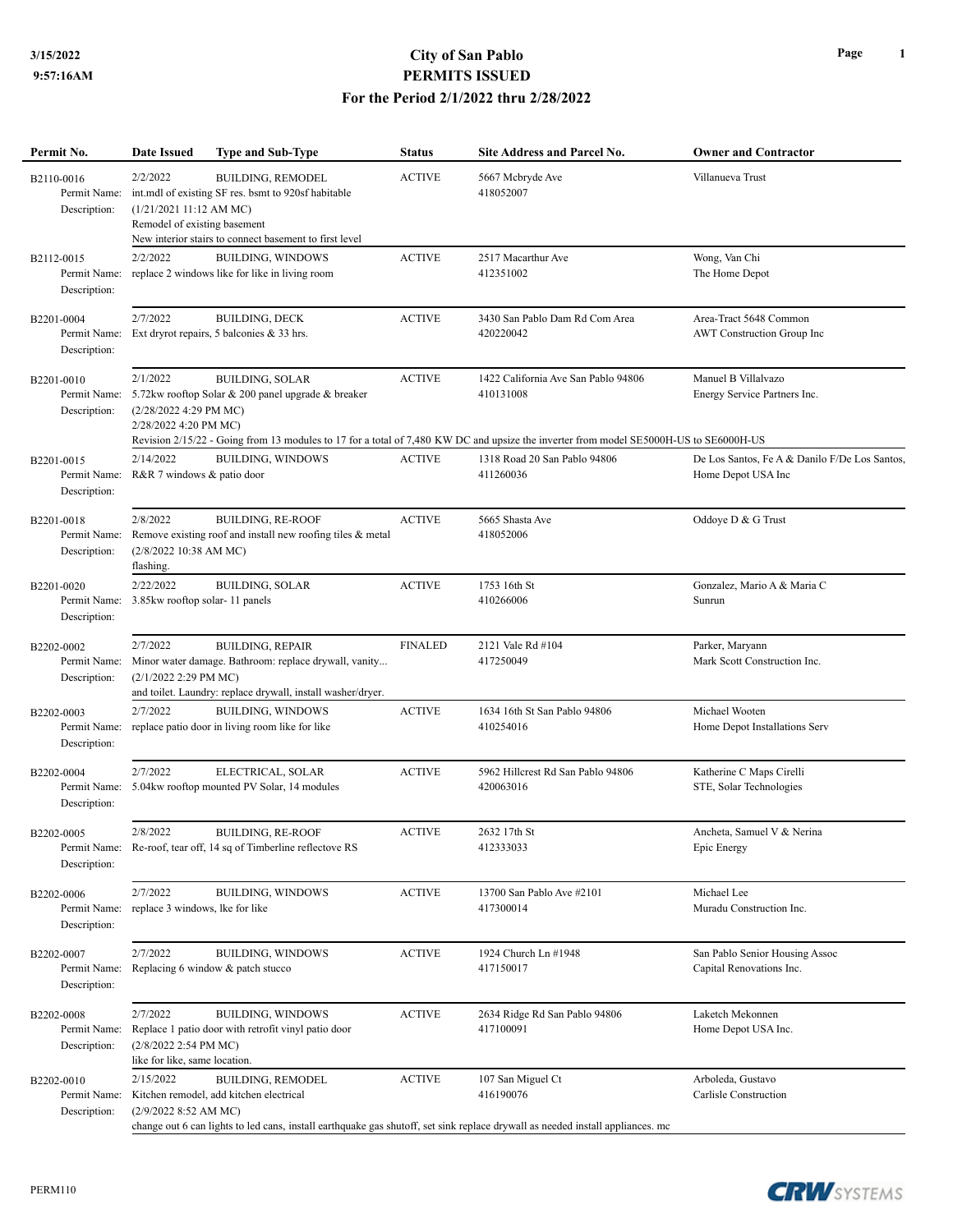## **3/15/2022 City of San Pablo PERMITS ISSUED For the Period 2/1/2022 thru 2/28/2022**

| Permit No.                                 | <b>Date Issued</b>                                                                                                                                                                                                                                                                                                  | Type and Sub-Type                                                                                                                                                           | <b>Status</b>  | <b>Site Address and Parcel No.</b>          | <b>Owner and Contractor</b>                         |  |  |
|--------------------------------------------|---------------------------------------------------------------------------------------------------------------------------------------------------------------------------------------------------------------------------------------------------------------------------------------------------------------------|-----------------------------------------------------------------------------------------------------------------------------------------------------------------------------|----------------|---------------------------------------------|-----------------------------------------------------|--|--|
| B2202-0011<br>Permit Name:<br>Description: | <b>BUILDING, REMODEL</b><br>2/17/2022<br><b>ACTIVE</b><br>1730 Stanton Ave<br>Salazar, Jorge Franco<br>Coast Construction<br>Fire repair and remove illegal addition<br>413032010<br>(1/4/2022 5:28 PM MD)<br>PC fees paid under Plan2111-0004, ok to use for PC as DR is not required for this project per OD & LT |                                                                                                                                                                             |                |                                             |                                                     |  |  |
| B2202-0012<br>Permit Name:<br>Description: | 2/14/2022<br>(3/10/2022 8:47 AM MC)                                                                                                                                                                                                                                                                                 | <b>BUILDING, SOLAR</b><br>Install a 5.44 kW DC solar PV system<br>3/9/2022 - revised plans to show the new electrical equipment Earthstar installed. See permit E2202-0003. | <b>ACTIVE</b>  | 2000 Wilcox Ave<br>410080001                | Fonseca, Salvador<br>Grid Alternatives              |  |  |
| B2202-0013<br>Permit Name:<br>Description: | 2/15/2022                                                                                                                                                                                                                                                                                                           | <b>BUILDING, RE-ROOF</b><br>4 ply hot mop roof - 19sq aluminum coating                                                                                                      | <b>ACTIVE</b>  | 2523 20th St<br>412211005                   | Manjit Aulakh & Ravinder K<br>PLANCHON ROOFING      |  |  |
| B2202-0014<br>Description:                 | 2/15/2022                                                                                                                                                                                                                                                                                                           | <b>BUILDING, RE-ROOF</b><br>Permit Name: Hot mop 3 car garage- alumi coating-20 sq                                                                                          | <b>ACTIVE</b>  | 1879 Road 20 #1889<br>412325031             | Montoya, Charles & Elizabeth<br>PLANCHON ROOFING    |  |  |
| B2202-0026<br>Permit Name:<br>Description: | 2/23/2022                                                                                                                                                                                                                                                                                                           | <b>BUILDING, SOLAR</b><br>7.1kw rooftop mounted Solar & 1 Inverter                                                                                                          | <b>ACTIVE</b>  | 2920 Willow Rd San Pablo 94806<br>417110023 | Henry & Margie J Nobriga<br>Titan Solar Power CA    |  |  |
| B2202-0027<br>Permit Name:<br>Description: | 2/17/2022                                                                                                                                                                                                                                                                                                           | <b>BUILDING, WINDOWS</b><br>Replacing 6 existing windows like for like                                                                                                      | <b>ACTIVE</b>  | 2687 20th St<br>412190015                   | <b>Scott Pham</b><br><b>Custom Exteriors Inc</b>    |  |  |
| B2202-0037<br>Permit Name:<br>Description: | 2/17/2022                                                                                                                                                                                                                                                                                                           | <b>BUILDING, SOLAR</b><br>6.30 rooftop mounted solar-18 panels                                                                                                              | <b>ACTIVE</b>  | 1104 Miner Ave<br>413121009                 | Boyd Steven<br>Sunrun                               |  |  |
| B2202-0038<br>Permit Name:<br>Description: | 2/17/2022<br>2.84 kW solar<br>(12/6/202111:07 AM MC)<br>12/6 - notified applicant.                                                                                                                                                                                                                                  | <b>BUILDING, SOLAR</b>                                                                                                                                                      | <b>ACTIVE</b>  | 1611 California Ave<br>410142006            | Aguilar, Rene & Ana I<br>Clean Energy Solutions     |  |  |
| B2202-0039<br>Permit Name:<br>Description: | 2/23/2022                                                                                                                                                                                                                                                                                                           | <b>BUILDING, SOLAR</b><br>Installation of solar panels on new home                                                                                                          | <b>FINALED</b> | 1609 California Ave<br>410142007            | <b>GREYPOINT DEV LLC</b><br>SilverMark Construction |  |  |
| B2202-0040<br>Permit Name:<br>Description: | 2/23/2022<br>(2/22/2022 12:46 PM MD)<br>electric water heater (water pump)<br>exterior hot tub, & pad                                                                                                                                                                                                               | <b>BUILDING, ACCESSORY</b><br>Ext Hot Tub & Pad, Panel upgarde & misc elec upgrades- see n                                                                                  | <b>ACTIVE</b>  | 1516 Yuba Ave<br>419012010                  | Conner, Kristen B                                   |  |  |
| B2202-0042<br>Description:                 | 2/23/2022                                                                                                                                                                                                                                                                                                           | <b>BUILDING, SOLAR</b><br>Permit Name: 4.07kw rooftop mounted solar-11 panels                                                                                               | <b>ACTIVE</b>  | 2128 California Ave<br>410171006            | Carlos Alba<br>Kuubix Global LLC                    |  |  |
| B2202-0043<br>Permit Name:<br>Description: | 2/22/2022<br>(3/1/20227:58 AMMC)                                                                                                                                                                                                                                                                                    | <b>BUILDING, RE-ROOF</b><br>Garage roof only - shingles, less than 500sqft<br>3/1/2022- Revised- patching 200sqf of roof on the main house. ok per RT.                      | <b>ACTIVE</b>  | 1940 Van Ness St<br>411160016               | Jessica Flores-Campos/Brayan Pelayo                 |  |  |
| B2202-0044<br>Permit Name:<br>Description: | 2/22/2022<br>(2/22/2022 2:38 PM MC)<br>and water valve.                                                                                                                                                                                                                                                             | <b>BUILDING, REMODEL</b><br>Replacing shower wall/tub, new floor, new fan, GFCI,                                                                                            | <b>ACTIVE</b>  | 916 Trenton Blvd<br>412031020               | Mendoza, Salvador & Aurelia                         |  |  |
| B2202-0045<br>Permit Name:<br>Description: | 2/23/2022                                                                                                                                                                                                                                                                                                           | <b>BUILDING, SOLAR</b><br>Install of 9 panel PV roof mount, 3.24kW                                                                                                          | <b>ACTIVE</b>  | 1886 18th St.<br>411060013                  | Feng Yueqin/ Xu Xinshi<br>Sunrun                    |  |  |
| B2202-0046<br>Permit Name:<br>Description: | 2/28/2022<br>(2/22/2022 4:00 PM MC)                                                                                                                                                                                                                                                                                 | <b>BUILDING, SOLAR</b><br>10.22kw - 28 modules rooftop Solar - second<br>2/22/2022 - This is a second solar system.                                                         | <b>ACTIVE</b>  | 1497 Emeric Ave<br>410220057                | Snyder, Mark<br><b>MAD</b> Energy                   |  |  |